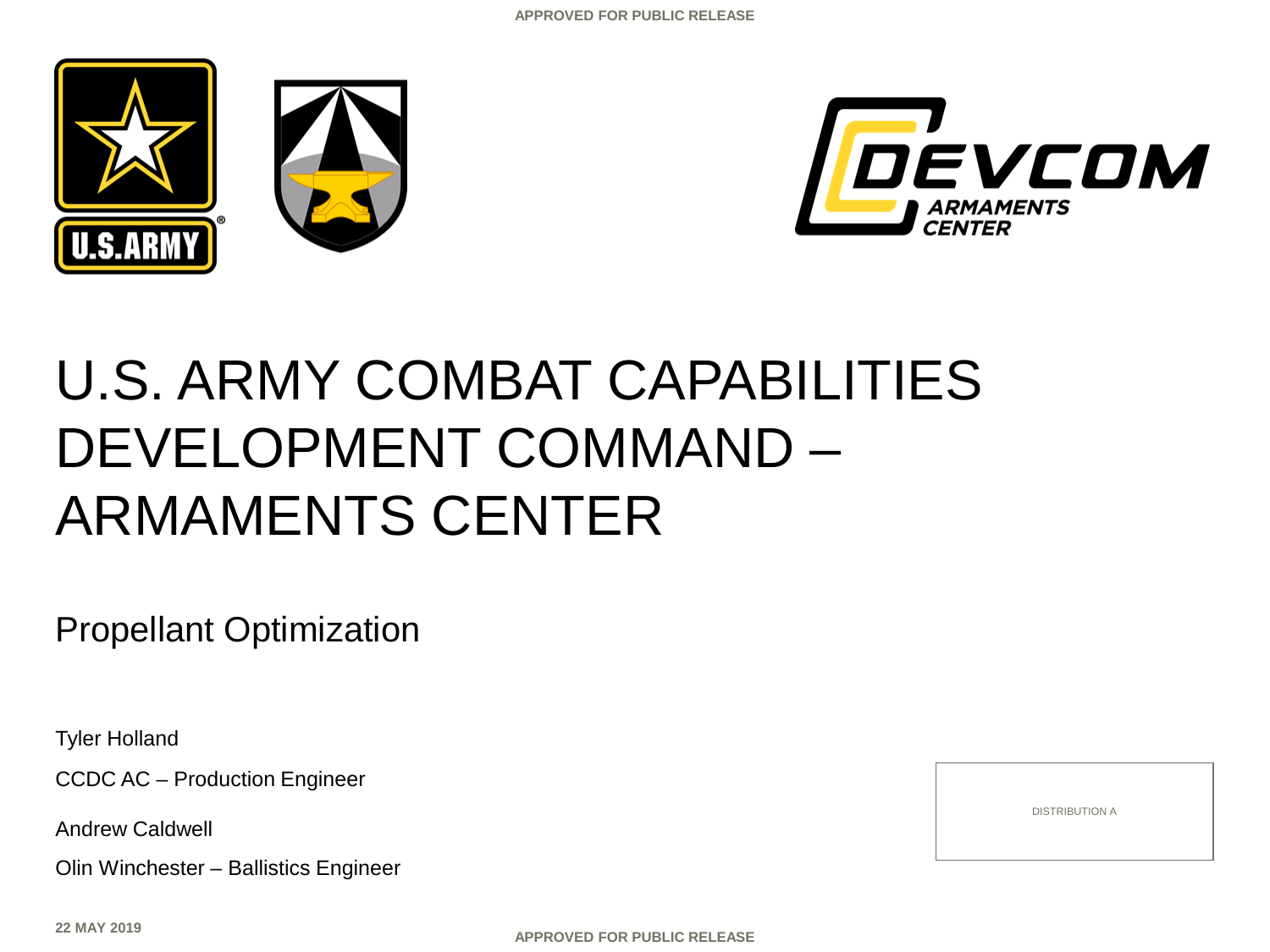



# Propellant Optimization

Fouling Reduction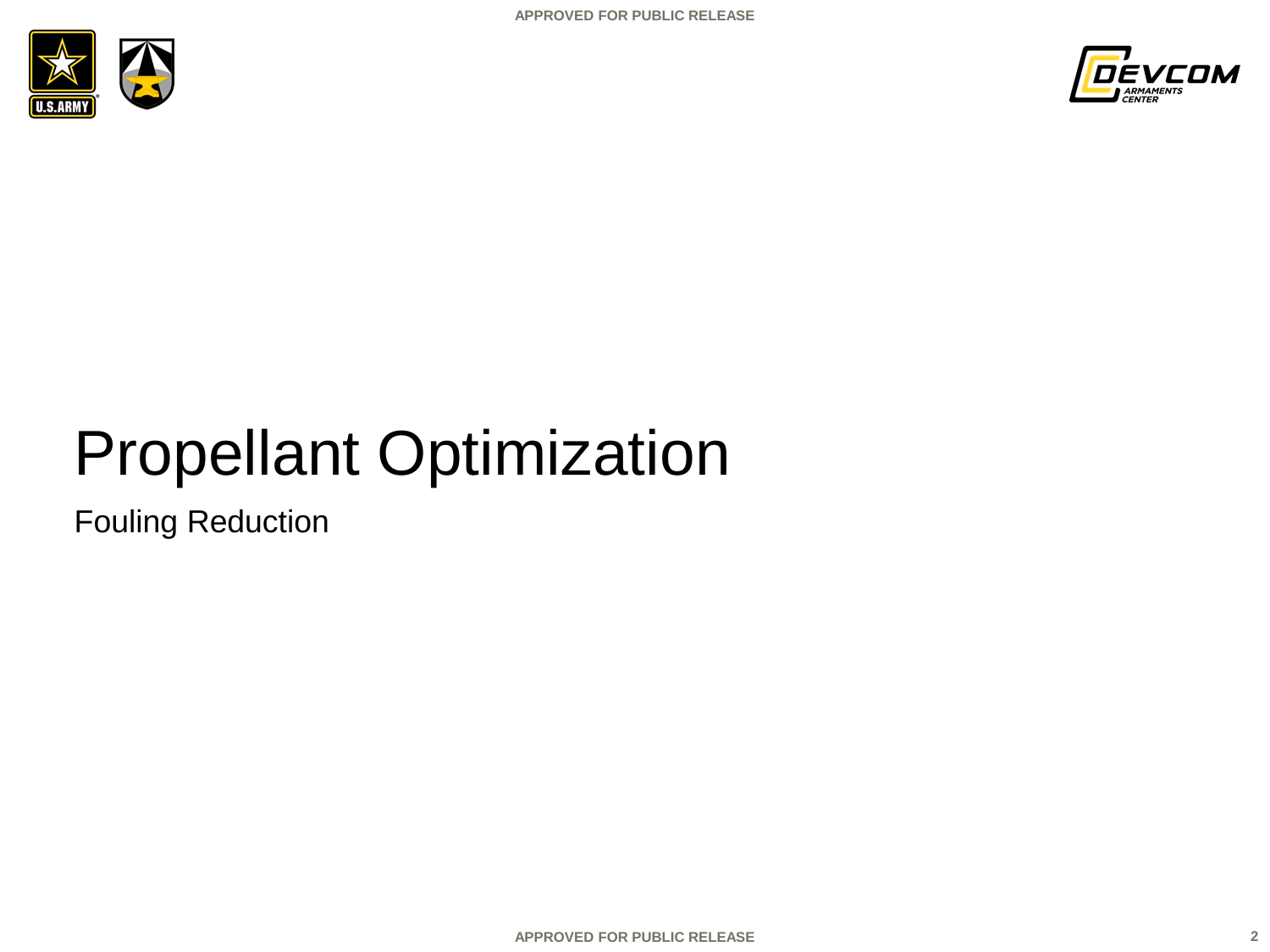

## **PROJECT BACKGROUND**



- **BLUF: Direct impingement weapon systems are susceptible to bolt fouling due to unburnt propellant and other propellant additives cycling through the system during a firing event**
- **Constituent quantities blended in the propellant will effect the amount of fouling imparted on the weapon system**
	- Inorganic constituents account for most fouling
- **Phase 1 - six (6) propellant formulations were conceptualized, produced, and loaded into M855A1 cartridges for testing.**
	- M4A1 weapon fouling tests conducted at Olin-Winchester
	- Chemical analyses conducted at ARL
	- Muzzle Flash testing conducted at BSO
- **Phase 2 – two (2) formulations were down-selected and further evaluated vs. the control propellant.**
	- Fouling and LAT testing at Olin-Winchester
	- Chemical analyses at ARL
	- Muzzle flash testing at ARDEC and ATC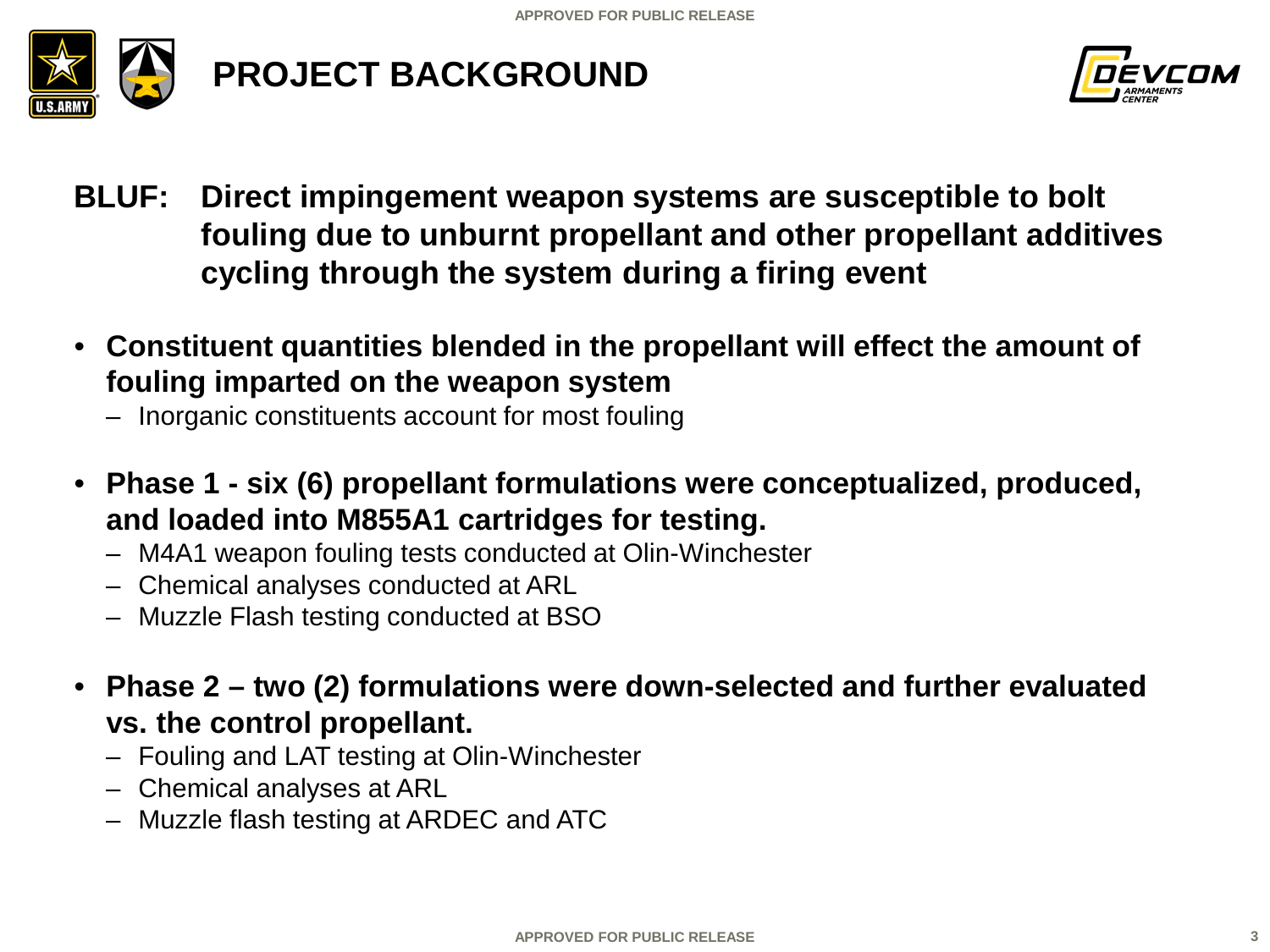

## **PROPELLANT FORMULATIONS**



| Sample #                                          | $\overline{\mathbf{1}}$  | 2 <sup>1</sup> | $\overline{\mathbf{3}}$ | $\overline{\mathbf{4}}$  | $5\phantom{1}$ | 6 <sup>1</sup> | 7 (Control) |
|---------------------------------------------------|--------------------------|----------------|-------------------------|--------------------------|----------------|----------------|-------------|
| De-coppering agent %                              | $\overline{\phantom{0}}$ |                |                         | -                        |                |                | 0.22        |
| <b>Standard Flash Suppressant</b><br>(Surface) %  | 0.7                      | 0.2            | 0.2                     | 0.2                      | 0.2            | 0.2            | 0.5         |
| <b>Alternate Flash Suppressant</b><br>(Surface) % |                          | 0.4            | $\blacksquare$          | 0.6                      |                |                |             |
| <b>Alternate Flash Suppressant</b><br>(Pellet) %  |                          | $\blacksquare$ | 0.4                     | $\overline{\phantom{a}}$ | 0.6            |                |             |
| <b>Total Flash Suppressant %</b>                  | 0.7                      | 1.0            | 1.0                     | 1.4                      | 1.4            | 0.2            | 0.5         |
| Nitroglycerine %                                  | 12.88                    | 12.97          | 12.8                    | 12.87                    | 12.73          | 10.21          | 13.32       |
| <b>Bulk Density (g/cc)</b>                        | 1.003                    | 0.972          | 1.008                   | 0.982                    | 1.007          | 0.991          | 1.006       |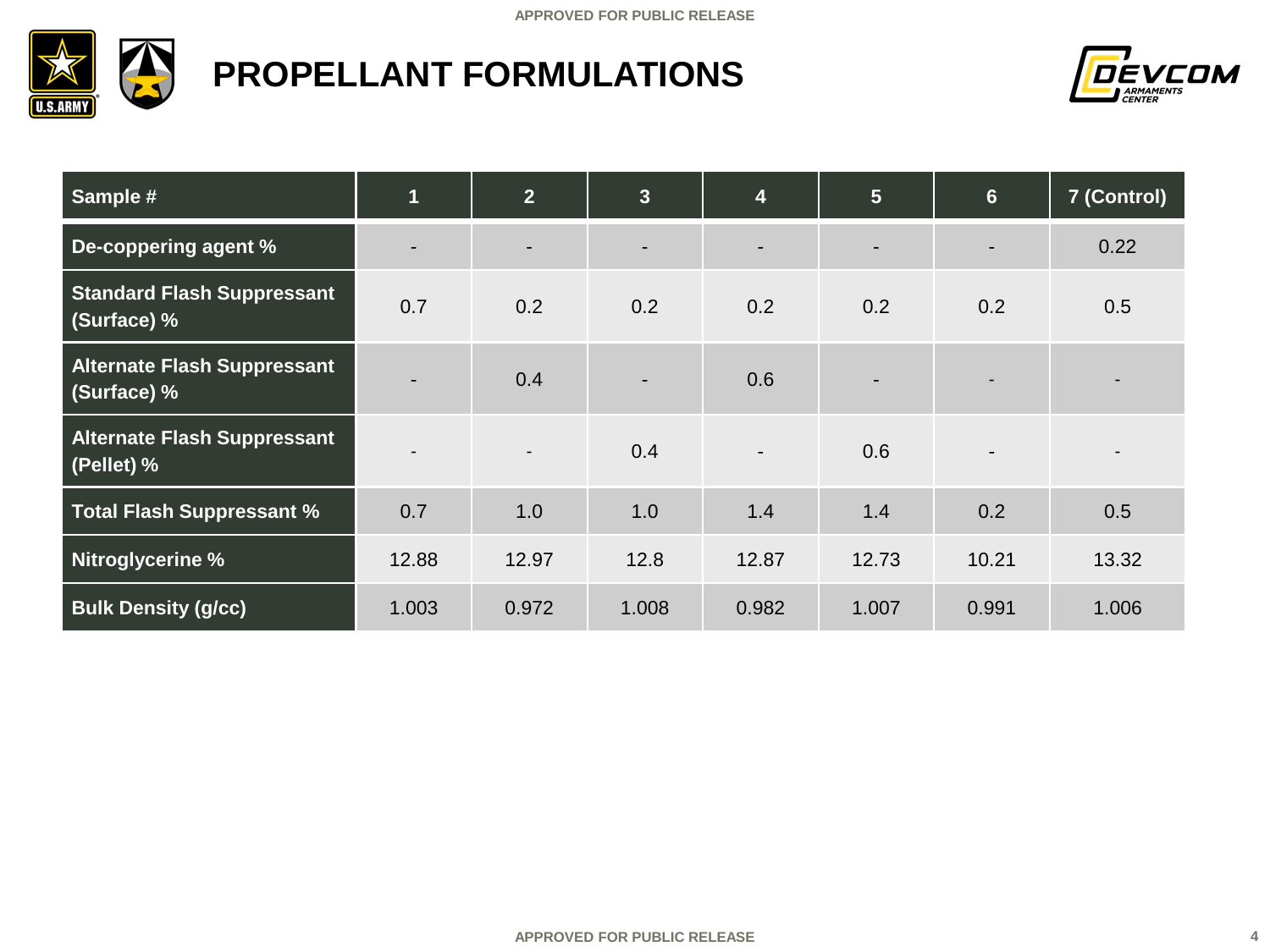

## **M4A1 FOULING TEST DOE**



- **Phase 1**
	- Seven (7) M4A1 weapons were used to fire a total of 1,200 rounds of each propellant formulation (6 experimental and 1 control)
		- Each gun was broken in with 3600 rounds prior to DOE commencement
		- $(7$  Samples) x  $(7$  Guns) x  $(1200$  Rounds) = 58,800 rounds tested in DOE
		- Bolt assembly and bolt weights were measured at 600 round increments. Guns were cleaned after 1200 rounds before moving to the next sample.
		- Each gun started with a different sample number and indexed to account for gun history.

#### • **Phase 2**

- Three (3) M4A1 weapons were used to fire a total of 2,400 rounds of each downselected formulation (2 experimental and 1 control)
	- $(3$  Samples) x  $(3$  guns) x  $(2400$  Rounds) = 21,600 rounds tested
	- Tested and measured as above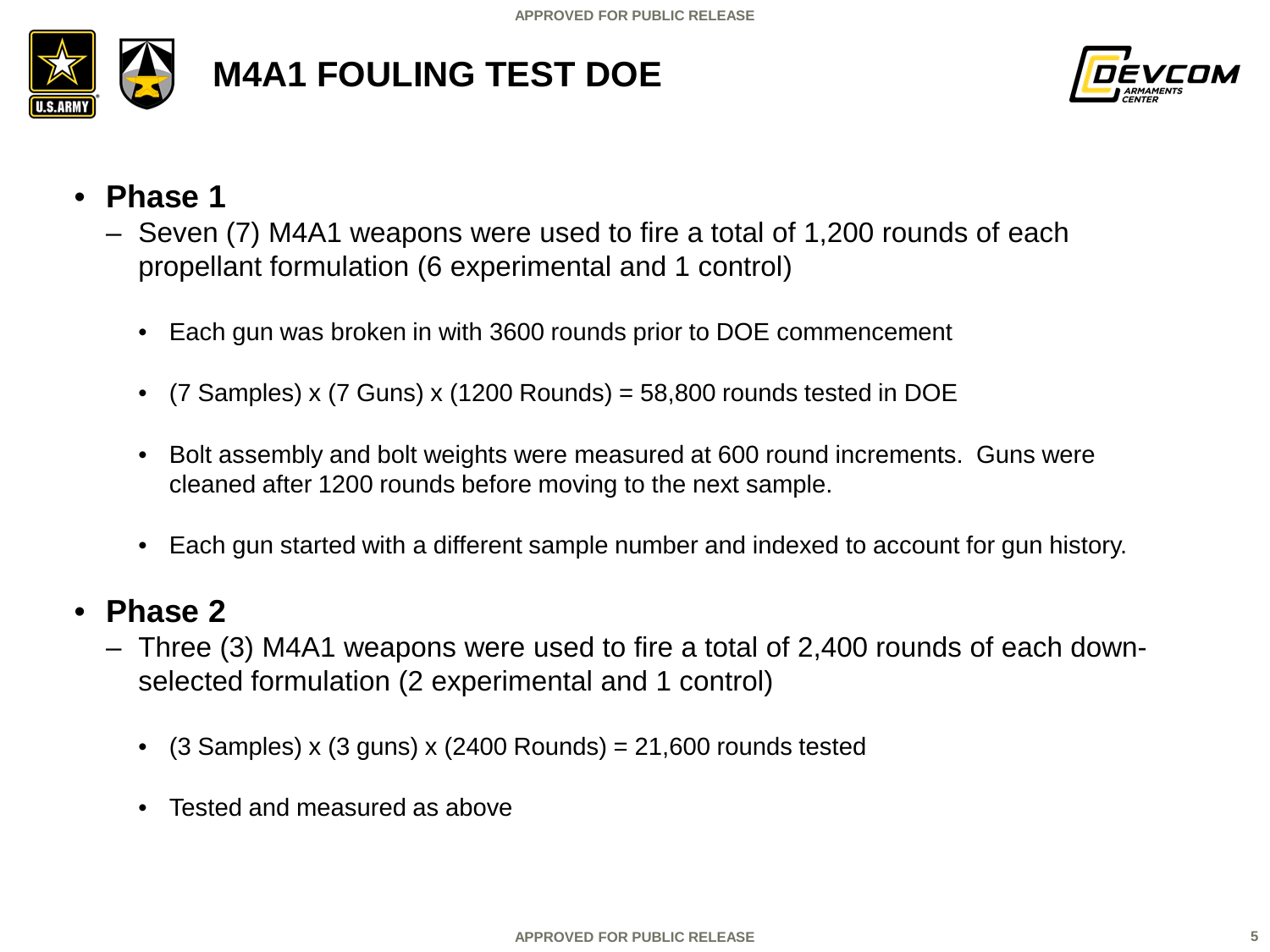

## **BOLT FOULING DATA- PHASE 1**



## Phase 1 Fouling Data

|                                                                 | <b>Propellant Formulation</b> |              |        |        |        |        |        |  |
|-----------------------------------------------------------------|-------------------------------|--------------|--------|--------|--------|--------|--------|--|
|                                                                 |                               | $\mathbf{2}$ | 3      | 4      | 5      | 6      |        |  |
| <b>Average Bolt Fouling Mass (g)</b>                            | 0.1471                        | 0.2102       | 0.1458 | 0.1945 | 0.1635 | 0.1305 | 0.1726 |  |
| <b>Percent of Control</b>                                       | 85%                           | 122%         | 84%    | 113%   | 95%    | 76%    | 100%   |  |
|                                                                 |                               |              |        |        |        |        |        |  |
| <b>Average Bolt Carrier Assembly</b><br><b>Fouling Mass (g)</b> | 0.5631                        | 0.7834       | 0.5559 | 0.7871 | 0.6985 | 0.4228 | 0.6079 |  |
| <b>Percent of Control</b>                                       | 93%                           | 129%         | 91%    | 129%   | 115%   | 70%    | 100%   |  |

### Phase 1 Down-Select Analysis

|                         | <b>Fouling Mass</b>          |                 | <b>Fouling Composition</b> |                 | <b>Muzzle Flash Intensity</b> |                            |         |
|-------------------------|------------------------------|-----------------|----------------------------|-----------------|-------------------------------|----------------------------|---------|
|                         | (Olin)                       |                 | (ARL)                      |                 | (BSO)                         |                            |         |
|                         |                              |                 | <b>M4A1</b>                | Mann            | Peak                          | Integrated                 | Average |
|                         | <b>Bolt</b><br><b>Sample</b> | Assembly        |                            | <b>Barrel</b>   | (cd)                          | $(cd*s)$ x10 <sup>-4</sup> | Rank    |
|                         | 3 <sup>rd</sup>              | 3 <sup>rd</sup> | 5 <sup>th</sup>            | 4 <sup>th</sup> | 5 <sup>th</sup>               | 5 <sup>th</sup>            | 4.2     |
| $\overline{2}$          | 7 <sup>th</sup>              | 6 <sup>th</sup> | 4 <sup>th</sup>            | 5 <sup>th</sup> | 7 <sup>th</sup>               | 6 <sup>th</sup>            | 5.8     |
| $\overline{\mathbf{3}}$ | 2 <sub>nd</sub>              | 2 <sub>nd</sub> | 2 <sub>nd</sub>            | 2 <sub>nd</sub> | 3 <sup>rd</sup>               | 4 <sup>th</sup>            | 2.5     |
| 4                       | 6 <sup>th</sup>              | 7 <sup>th</sup> | 6 <sup>th</sup>            | 3 <sub>rd</sub> | 6 <sup>th</sup>               | 7 <sup>th</sup>            | 5.8     |
| 5                       | 4 <sup>th</sup>              | 5 <sup>th</sup> | 7 <sup>th</sup>            | 6 <sup>th</sup> | 1 <sup>st</sup>               | 3 <sup>rd</sup>            | 4.3     |
| 6                       | 1st                          | 1st             | 1st                        | 1st             | 4 <sup>th</sup>               | 1 <sup>st</sup>            | 1.5     |
| 7 (Control)             | 5 <sup>th</sup>              | 4 <sup>th</sup> | 3 <sup>rd</sup>            | 7 <sup>th</sup> | 2 <sub>nd</sub>               | 2 <sub>nd</sub>            | 3.8     |

**Phase 1 testing showed compelling results for improved fouling formulations, down selected to continue investigation of samples 3 and 6**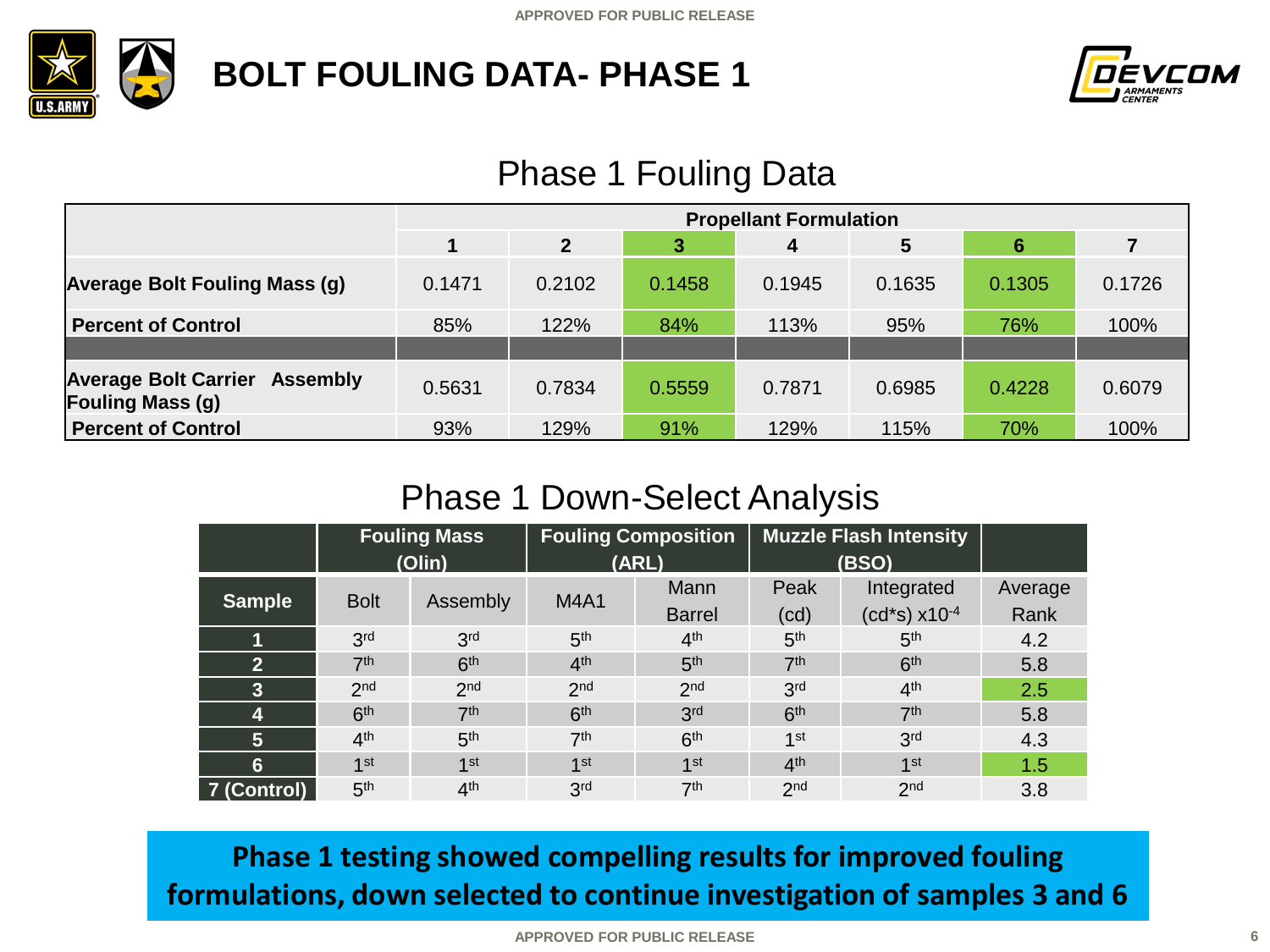





#### Phase 2 Fouling Data

|                                      | <b>Propellant Formulation</b> |        |        |  |  |  |
|--------------------------------------|-------------------------------|--------|--------|--|--|--|
|                                      | 3                             | 6      |        |  |  |  |
| <b>Average Bolt Fouling Mass (g)</b> | 0.1605                        | 0.1294 | 0.1614 |  |  |  |
| <b>Percent of Control</b>            | 99%                           | 80%    | 100%   |  |  |  |
|                                      |                               |        |        |  |  |  |
| <b>Average Bolt Carrier Assembly</b> |                               |        |        |  |  |  |
| <b>Fouling Mass (g)</b>              | 0.5044                        | 0.2839 | 0.5531 |  |  |  |
| <b>Percent of Control</b>            | 91%                           | 51%    | 100%   |  |  |  |

#### **Sample 6 reduced bolt assembly fouling by 51% compared to the control**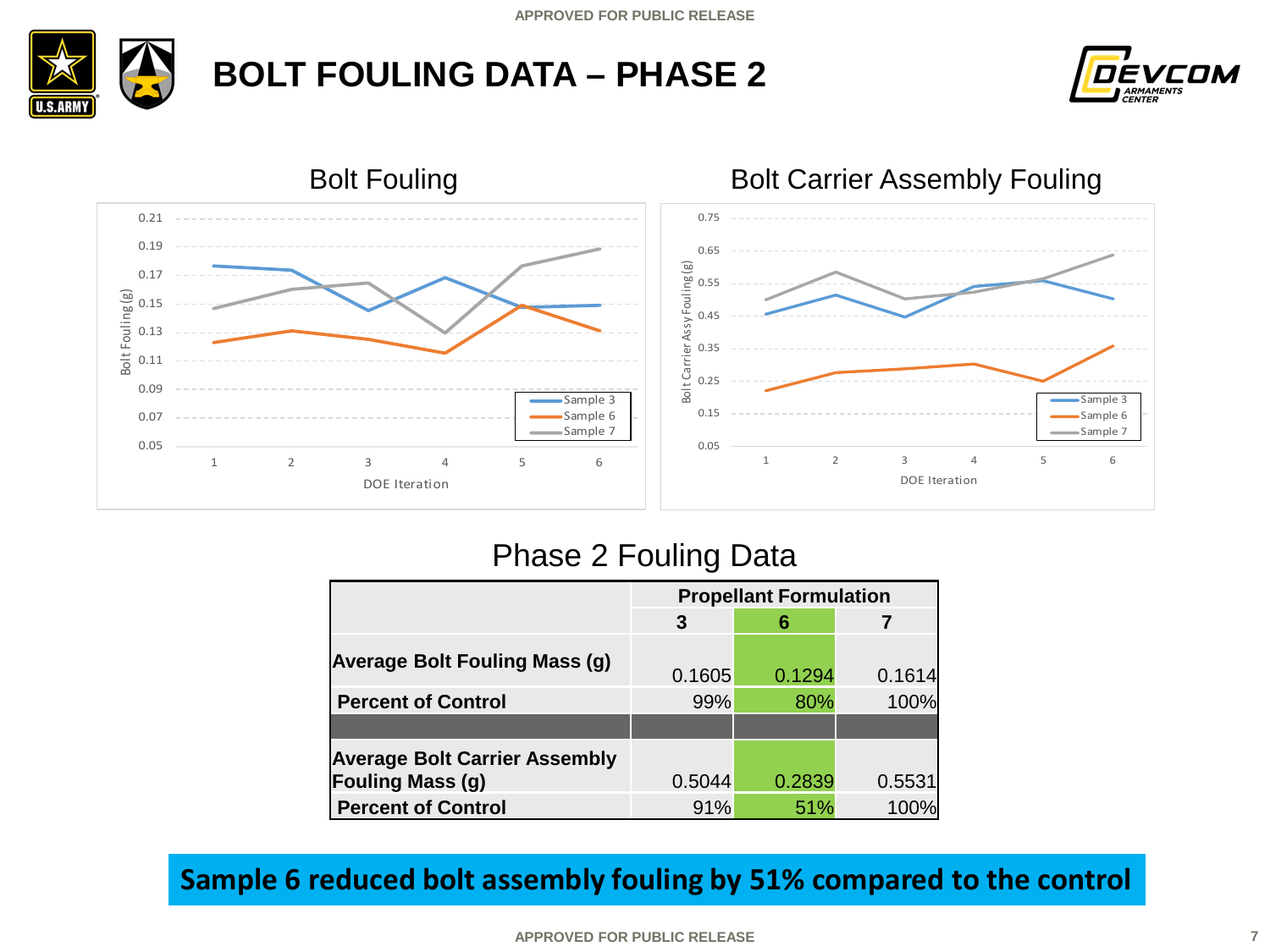



• **Dirty bolts observed under magnification, and under ambient lighting conditions**



**Extractor shows very few brass shavings from sample 6. Less risk of failure to extract or eject.**



**Basic Copper Carbonate (BCC) shown in excess on bolt tail for Sample 3 and 7. Most difficult residue to clean from bolts.**

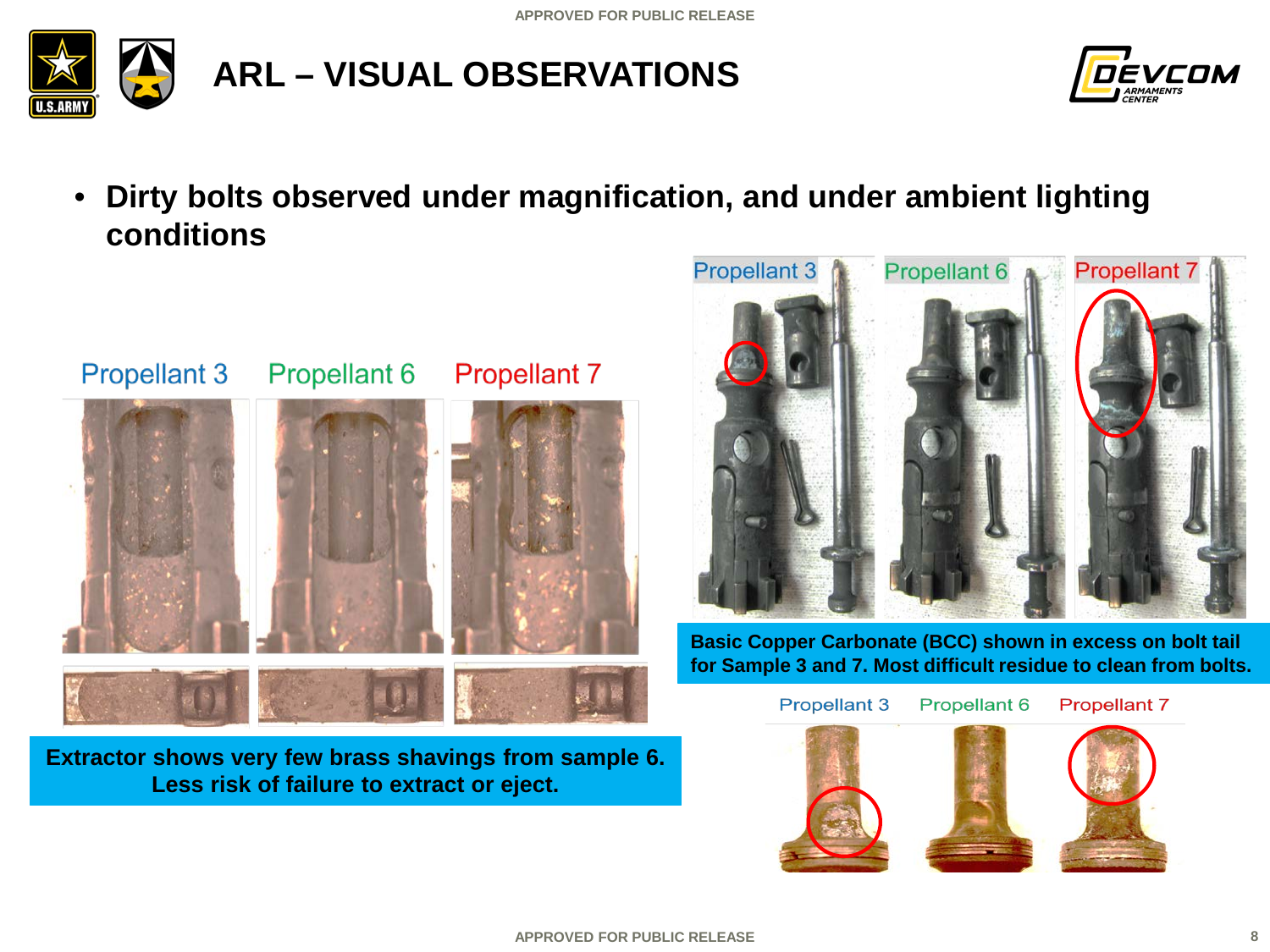

## **ARL ANALYSIS – BOLT AND ASSEMBLY**



- **Quantitative and qualitative analyses were performed on dirty bolts which further confirmed conclusions from bolt weight analysis performed at Olin**
	- Residue was scraped from the dirty bolts and weighed by region
	- IR spectroscopy was performed on the residue to determine the chemical composition



**Sample 6 is clearly superior in terms of fouling mass**





**Spectra of Sample 3 and 6 suggest "cleaner" residue compared to Control. Much less cyanide and carbonate/bicarbonate products.**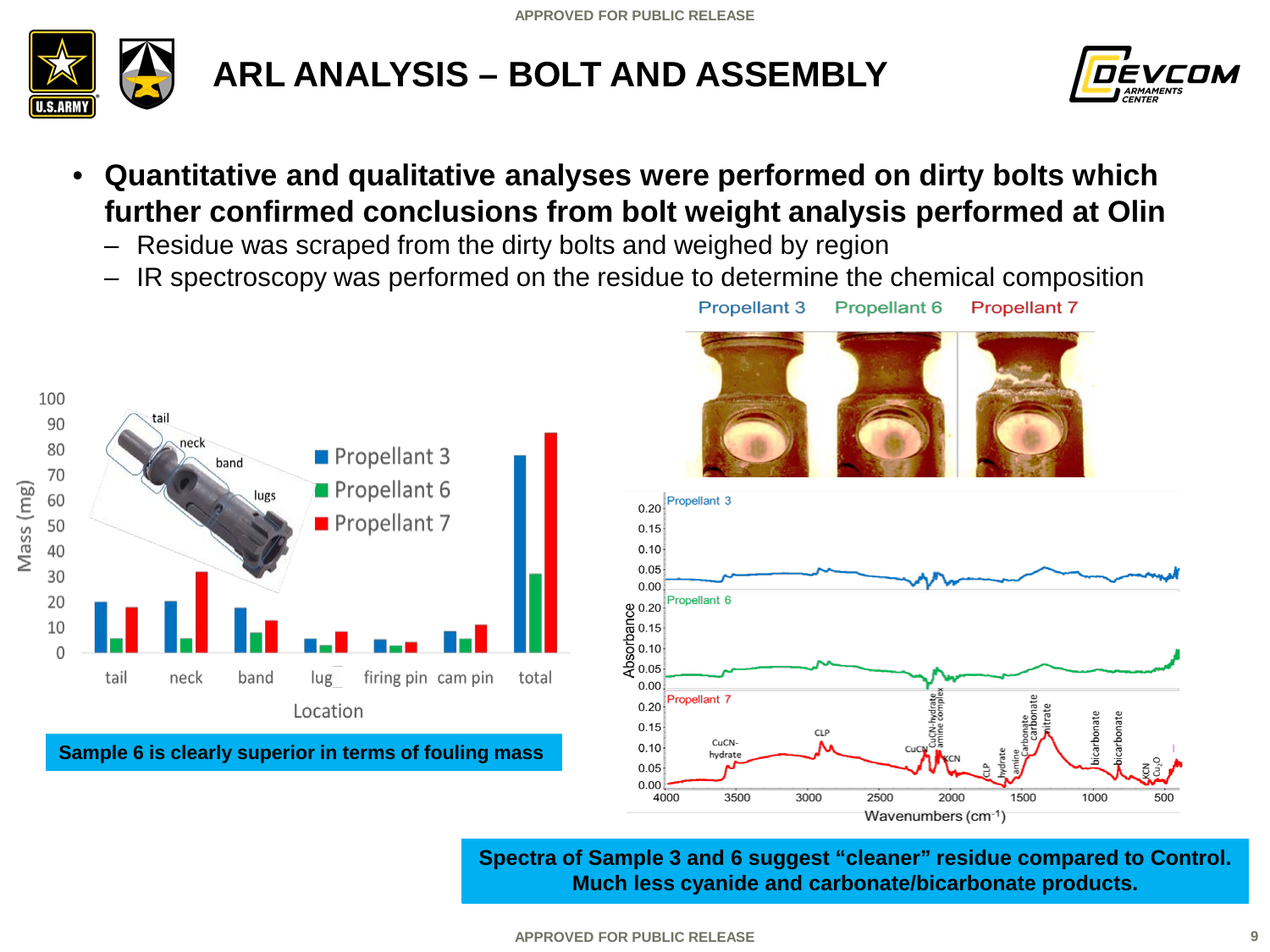

## **ARL MUZZLE "SHIM" TEST METHOD**



- **Roll sheet metal shim into a tube and affix at the muzzle of the M4A1 weapon**
	- Fire 10 rounds of one sample type
	- Repeat with 3 shims for each sample type
- **Sheet metal is unrolled and observed visually both with and without magnification**
	- Impact points were counted at 12cm and 21cm from the muzzle within a random 4cm2 area
	- Impacts were measured to estimate particle size
- **pH strips were used to determine alkalinity of the residue**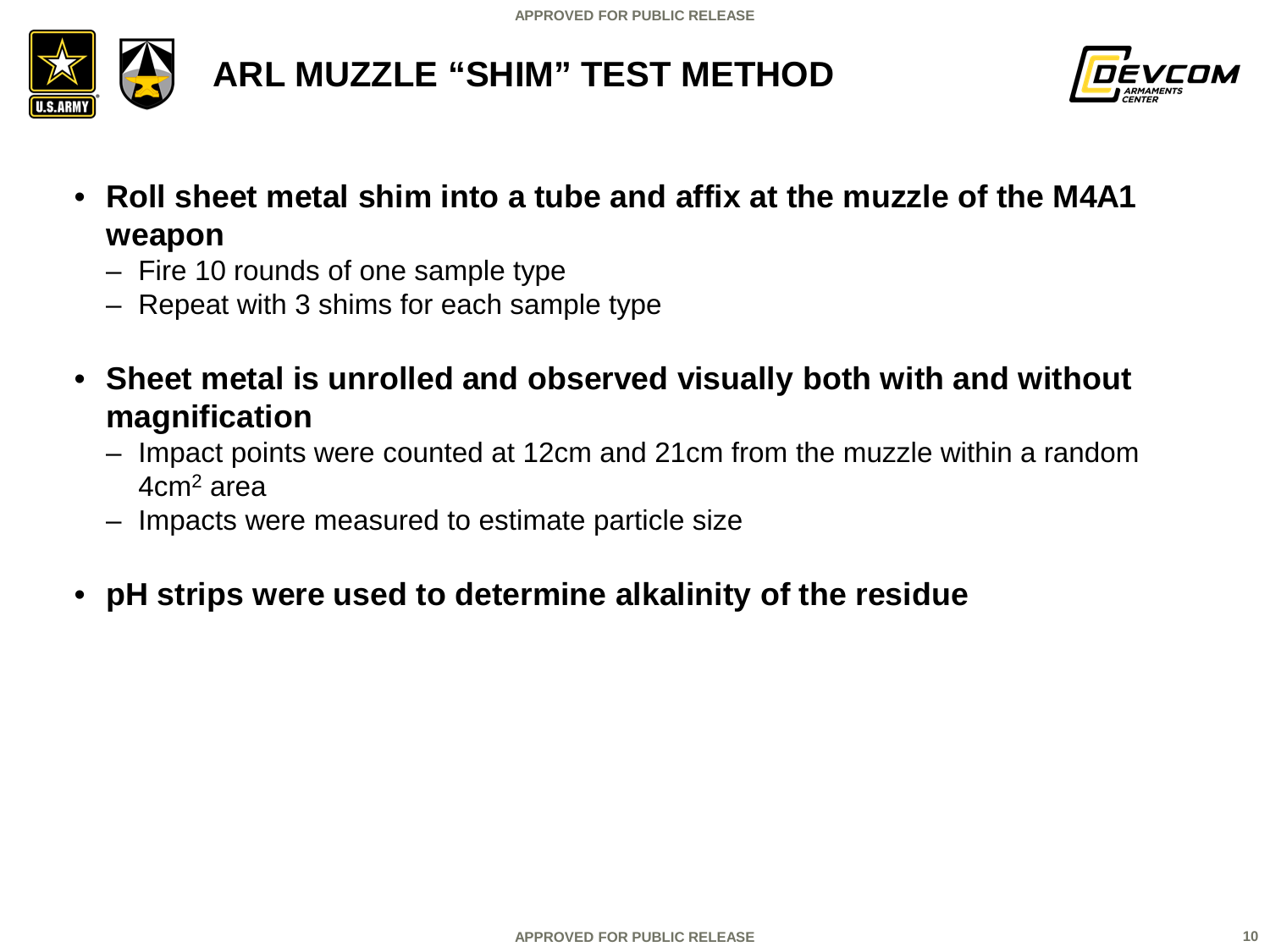

## **ARL MUZZLE "SHIM" SETUP**



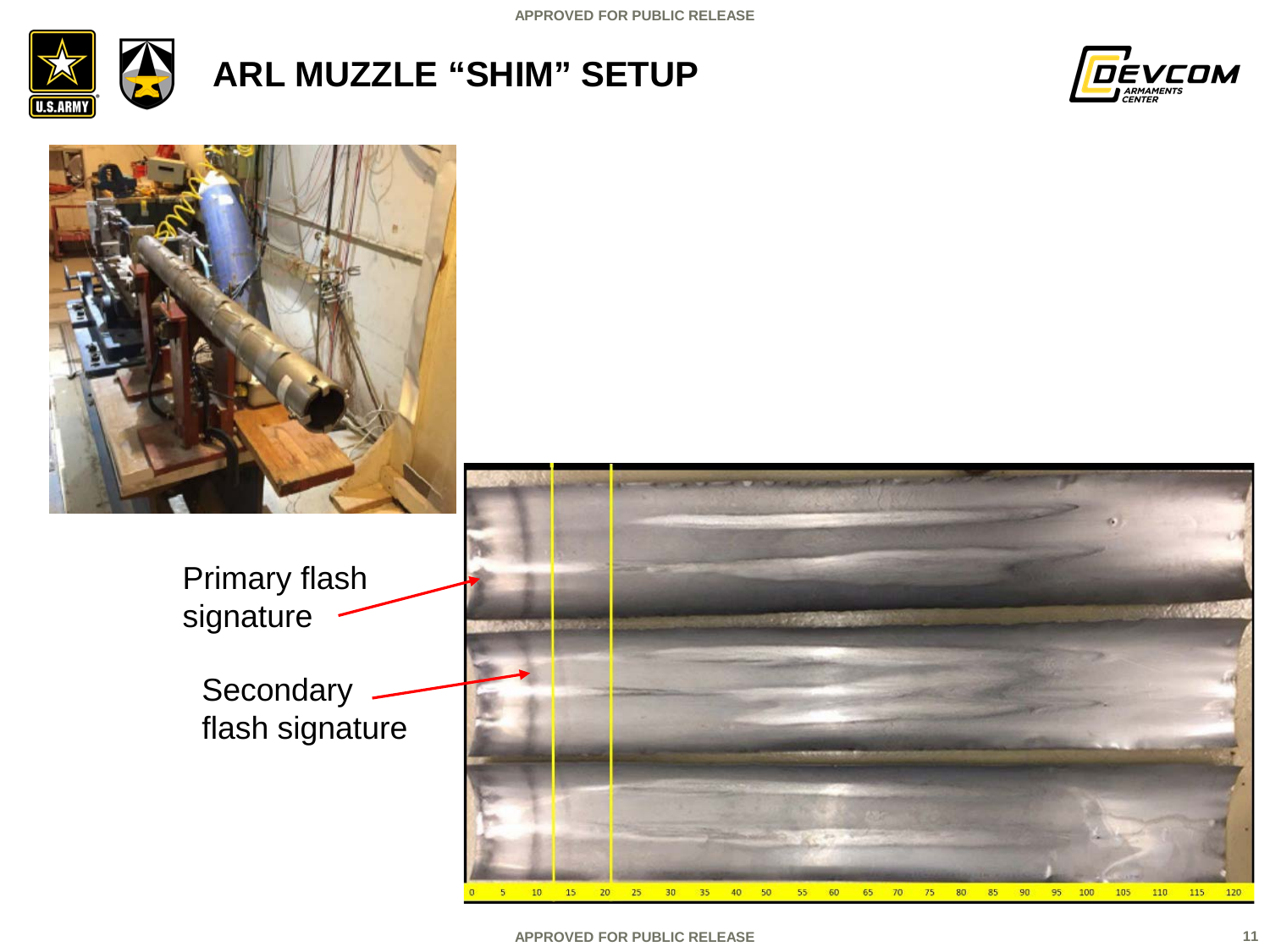

## **ARL MUZZLE "SHIM" IMPACT RESULTS**



Impacts 21cm from muzzle

#### Impacts 12cm from muzzle

 $0.55$  $0.32$  $\bigcirc$  0.22 mm  $0.20$  mn  $0.17$  mm Sample 3 Sample 6 Sample 7 Sample 3 Sample 6 Sample 7 450  $\blacksquare$  at 12 cm 400  $\blacksquare$  at 21 cm 350 Particle counts 300 **Average** 250 200 Average 150 100 50  $\Omega$ 2A2B2C | 3A3B3C | 1A1B1C 4A4B4C **5A5B5C** 6A6B6C **7A7B7C** Shim ID

## Reduced muzzle fouling would be an added benefit for silenced weapon systems

#### **APPROVED FOR PUBLIC RELEASE**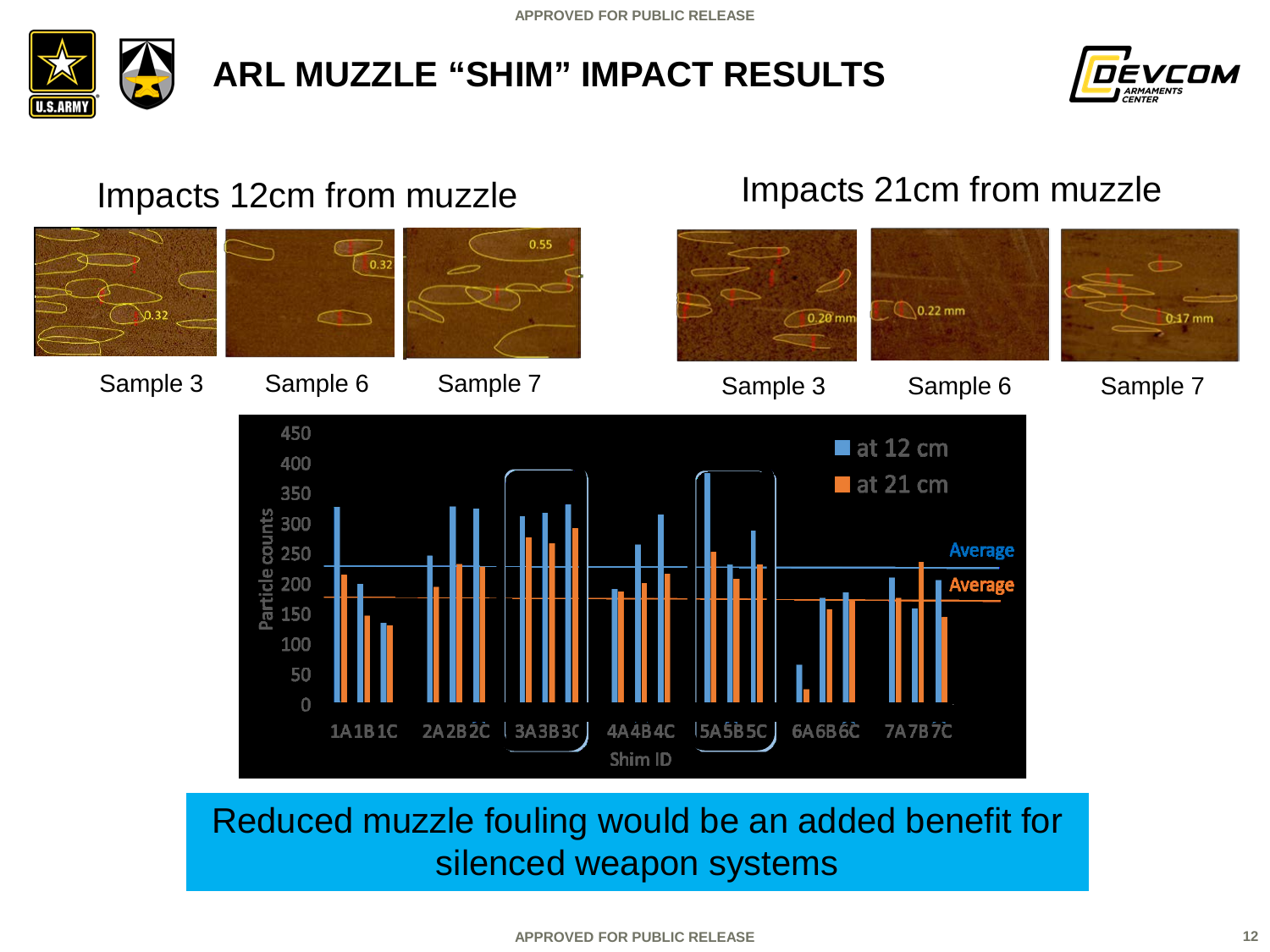



- **pH of ~7 (neutral) turns yellow. More alkaline Ph ~9 turns green**
	- Potassium based flash suppressants are highly alkaline



**pH strips suggest alkaline products are expelled from all weapons, but less for Sample 6**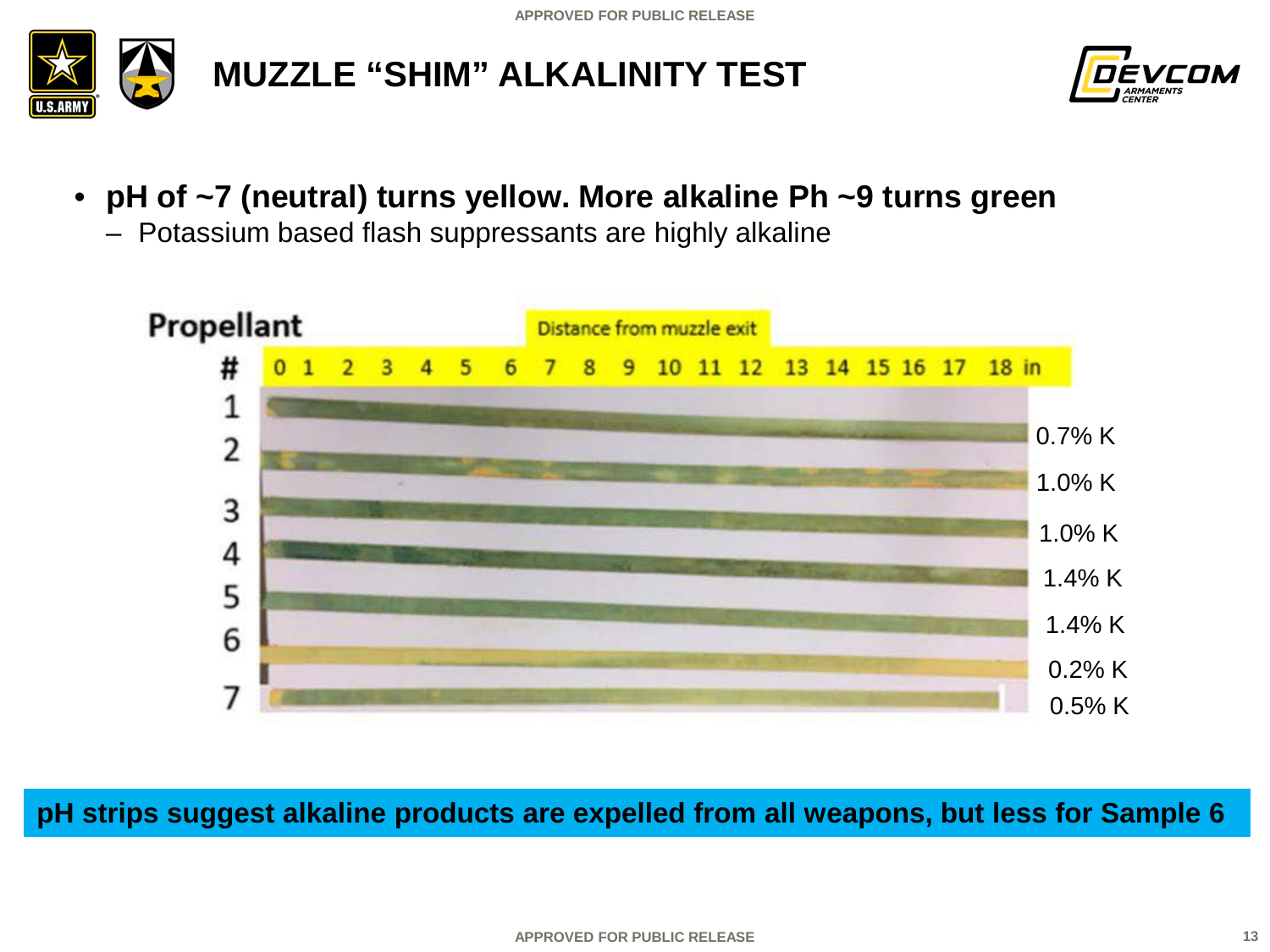

## **MUZZLE FLASH TESTING**



- **A study was performed to determine if reduction in flash suppressant would significantly impact muzzle flash**
	- Intensity of muzzle flash was observed using a photo optic sensor
	- Open shutter photography was used to compare muzzle flash visually

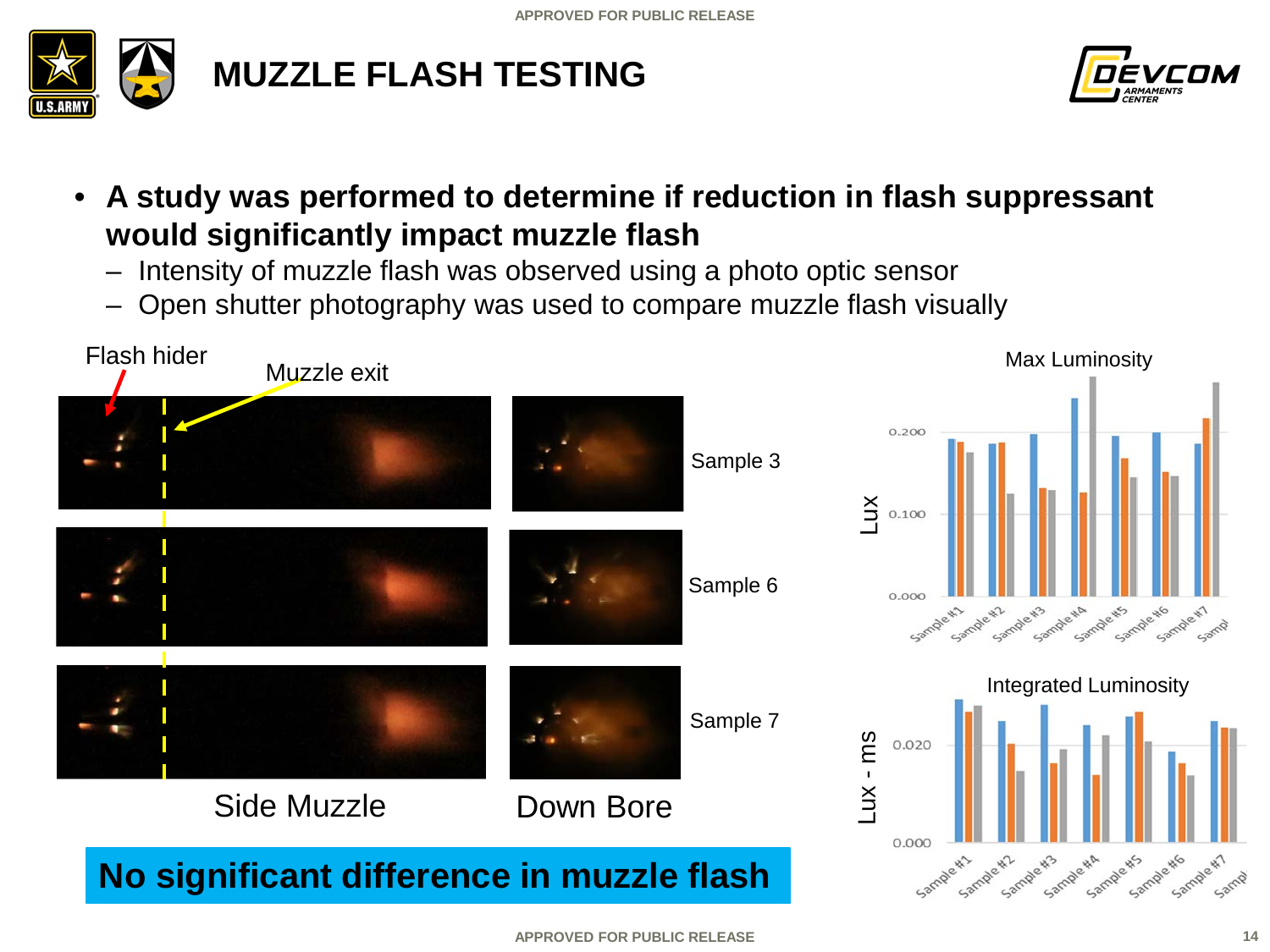



- **Weapon fouling mass and chemical analysis testing demonstrated the effect of propellant formulation of buildup of on M4A1 bolt assemblies.**
- **Inorganic additives to propellant formulations (flash suppressant, decoppering agent) and bullet jacket metal migrate from the gun barrel to the bolt through the gas port.**
	- De-coppering agent facilitates migration of copper
	- Potassium in flash suppressant forms potassium carbonate and supports basic copper carbonate formation
- **A reduction of inorganic additives to propellant formulations improves fouling characteristics**
- **A reduction of flash suppressant can be offset by reduced flame temperature to yield comparative muzzle flash output.**
- **Sample 6 is superior in terms of bolt/bolt carrier assembly fouling, and is capable of meeting cartridge specifications.**